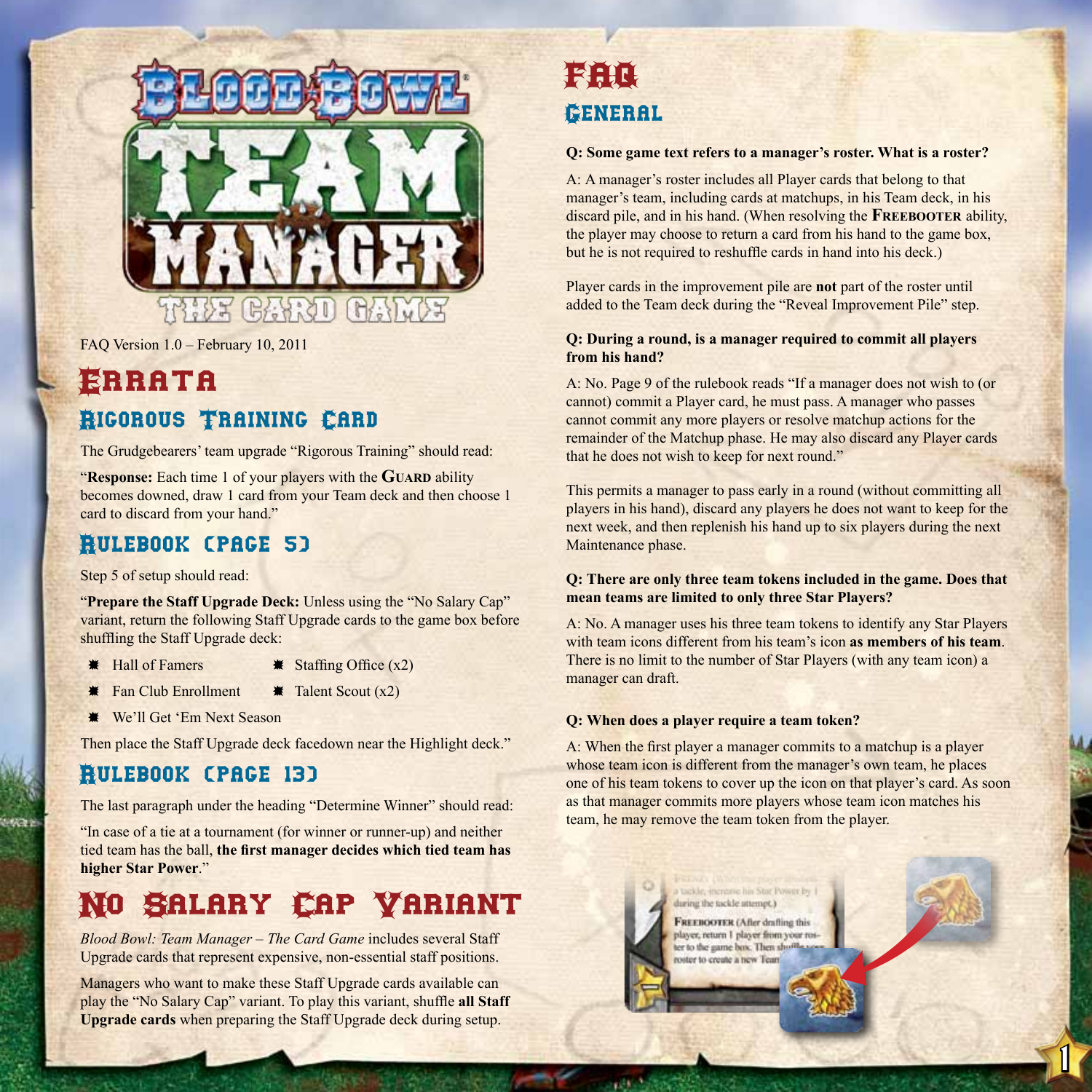## Star Player Cards

#### **Q: Can a manager draft** *any* **Star Player that belongs to his subdivision (OWA or CWC)?**

A: Yes. Thus it is possible for the Athelorn Avengers to draft Wood Elf, Dwarf, and Human Star Players; likewise, it is impossible for the Athelorn Avengers to draft Star Players from any other subdivision (such as the CWC).

#### **Q: Are "Morg 'N Thorg," "One Ear," and "Slab" considered Freebooters?**

A: No. These three Star Players are **neutral Star Players**, not Freebooters. Only players with the **Freebooter** ability are considered Freebooters.

#### **Q: When a manager reveals a Freebooter from his improvement pile, is he required to return one card from his roster to the game box?**

A: No, it is optional. On page 17 of the rulebook, it reads "you **may** remove any one Player card…" The **Freebooter** ability text on Player cards merely serves as a reminder for what the ability does. Note that the manager **must** shuffle his deck and discard pile, even if he chooses not to return one card to the game box.

#### **Q: Can "Varag Ghoulchewer" resolve his response ability even when the condition is fulfilled by another opposing player?**

A: Yes. This also includes a ball carrier who attempts a tackle and a  $\boxtimes$ result occurs. The ball carrier would become downed, drop the ball to midfield, and "Varag Ghoulchewer's" manager would gain one fan.

#### **Q: Can "Marcus Siebermann" resolve his scoreboard phase ability to move a revealed cheating token from an ejected player to himself**  *before* **that player is removed from the matchup?**

A: No. Page 9 of the rulebook clearly outlines the order of steps during the Scoreboard phase. Since players with an ejection token are removed from the matchup during the "Reveal Cheating Tokens" step, those players are no longer at the matchup during the "Resolve Scoreboard Phase Abilities" step.

#### **Q: If "Slab" uses his GUARD ability, does he automatically resolve his Fend ability as well?**

A: Yes. If during a tackle attempt a  $\Box$  result is applied to "Slab," then an opposing player successfully tackled "Slab" (instead of the original target player), which allows him to resolve his **FEND** ability.

 $\bigcirc$ 

## Player Cards

**Q: Can a player with the Guard ability use it to guard himself?**

A: No.

**Q: Can a standing player with the Dump-Off ability move the ball to a** *downed* **friendly player at the same matchup?**

A: Yes.

#### **Q: Can a downed player be the target of staff upgrade or team upgrade abilities?**

A: Yes, including coach cards. The text on coach cards read "Exhaust this card to allow the player you committed this turn to use the [icon] skill." Even though a downed player loses all abilities and remaining skills **on his card**, the coach card generates the effect and allows the player that the owning manager committed this turn – even if that player is downed – to benefit from the upgrade card's effect.

**Q: Can a player with the Piling On ability target a downed player that he has already tackled** *after* **satisfying the condition to tackle a different player? For example, if enough <b>E** results occur, can "Da **Troll" attempt to tackle Player A, Player B, and then Player A again – in that order?**

A: No. The card text requires that the tackling player target a **different opposing player**, which means that the tackling player can only successfully tackle each opposing player at the matchup **once**. After a target player is successfully tackled by a player with the **PILING** ON ability, that target player cannot be targeted again this round by the player with the **Piling On** ability.

#### **Q: When a ball carrier with the SURE HANDS ability becomes downed, he keeps the ball. After the player is in its downed state, is SURE HANDS** still in effect?

A: No. Downed players lose all abilities, including **SURE HANDS**, when they become downed.

### Spike! Magazine Cards

#### **Q: Does the Headline "Referee Contract Dispute" resolve each time a cheating token is assigned?**

1957)

A: No. Each time a player uses the cheating **skill**, assign two cheating tokens to the player instead of only one. Thus, "Referee Contract Dispute" **does** affect cheating skill icons printed on a player's card as well as "Cheating Coach," which allows a player to use the cheating skill. "Referee Contract Dispute" **does not** affect other abilities that assign cheating tokens without using the cheating skill (such as "The Death Roller's" response ability).